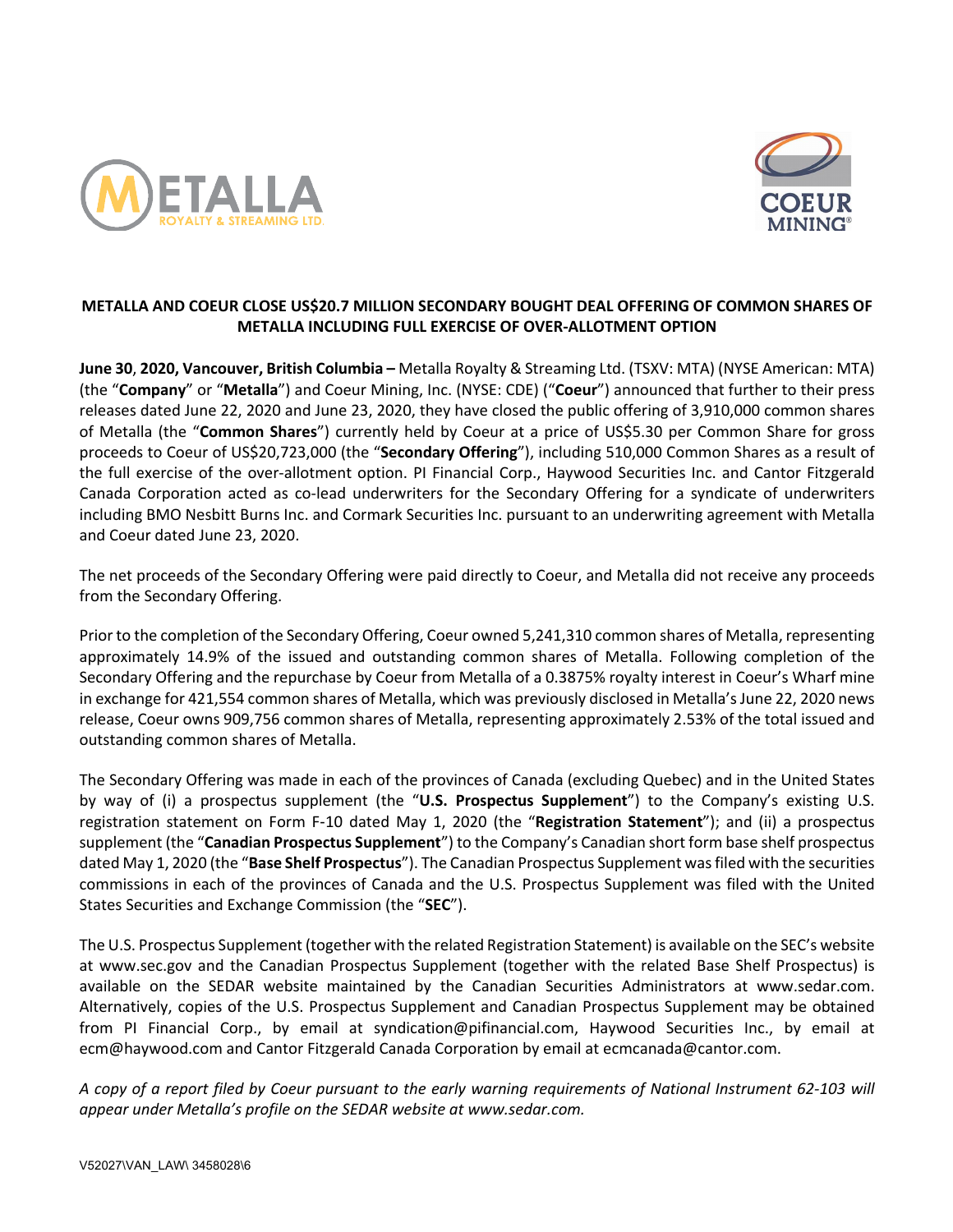*This news release shall not constitute an offer to sell or the solicitation of an offer to buy, nor shall there be any sale of the Common Shares in any jurisdiction in which such offer, solicitation or sale would be unlawful prior to registration or qualification under the securities laws of that jurisdiction.*

## **ABOUT METALLA**

Metalla was created for the purpose of providing shareholders with leveraged precious metal exposure by acquiring royalties and streams. Our goal is to increase share value by accumulating a diversified portfolio of royalties and streams with attractive returns. Our strong foundation of current and future cash-generating asset base, combined with an experienced team, gives Metalla a path to become one of the leading gold and silver companies for the next commodities cycle.

### **ABOUT COEUR**

Coeur Mining, Inc. is a U.S.-based, well-diversified, growing precious metals producer with five wholly-owned operations: the Palmarejo gold-silver complex in Mexico, the Rochester silver-gold mine in Nevada, the Kensington gold mine in Alaska, the Wharf gold mine in South Dakota, and the Silvertip silver-zinc-lead mine in British Columbia. In addition, the Company has interests in several precious metals exploration projects throughout North America.

### **CONTACT INFORMATION**

For further information, please contact:

### **Metalla Royalty & Streaming Ltd.**

Brett Heath, President & CEO Phone: 604-696-0741 Email: info@metallaroyalty.com

Kristina Pillon, Investor Relations Phone: 604-908-1695 Email: kristina@metallaroyalty.com

#### **Coeur Mining, Inc.**

104 S. Michigan Avenue, Suite 900 Chicago, Illinois 60603 Attention: Paul DePartout, Director, Investor Relations Phone: (312) 489-5800

*Neither the TSXV nor its Regulation Services Provider (as that term is defined in the policies of the Exchange) accept responsibility for the adequacy or accuracy of this release.* 

## **CAUTIONARY NOTE REGARDING FORWARD-LOOKING STATEMENTS**

This news release contains "forward-looking information" and "forward-looking statements" (the "forward-looking statements"), within the meaning of applicable Canadian and United States securities legislation, including statements with respect to Metalla's plan to accumulate a diversified portfolio with attractive returns, future cash generation by Metalla's assets and the potential for Metalla to become one of the leading gold and silver companies for the next commodities cycle. Forwardlooking statements are statements that are not historical facts and are generally, although not always, identified by words such as "expect", "plan", "anticipate", "project", "target", "potential", "schedule", "forecast", "budget", "estimate", "intend" or "believe" and similar expressions or their negative connotations, or that events or conditions "will", "would", "may", "could",